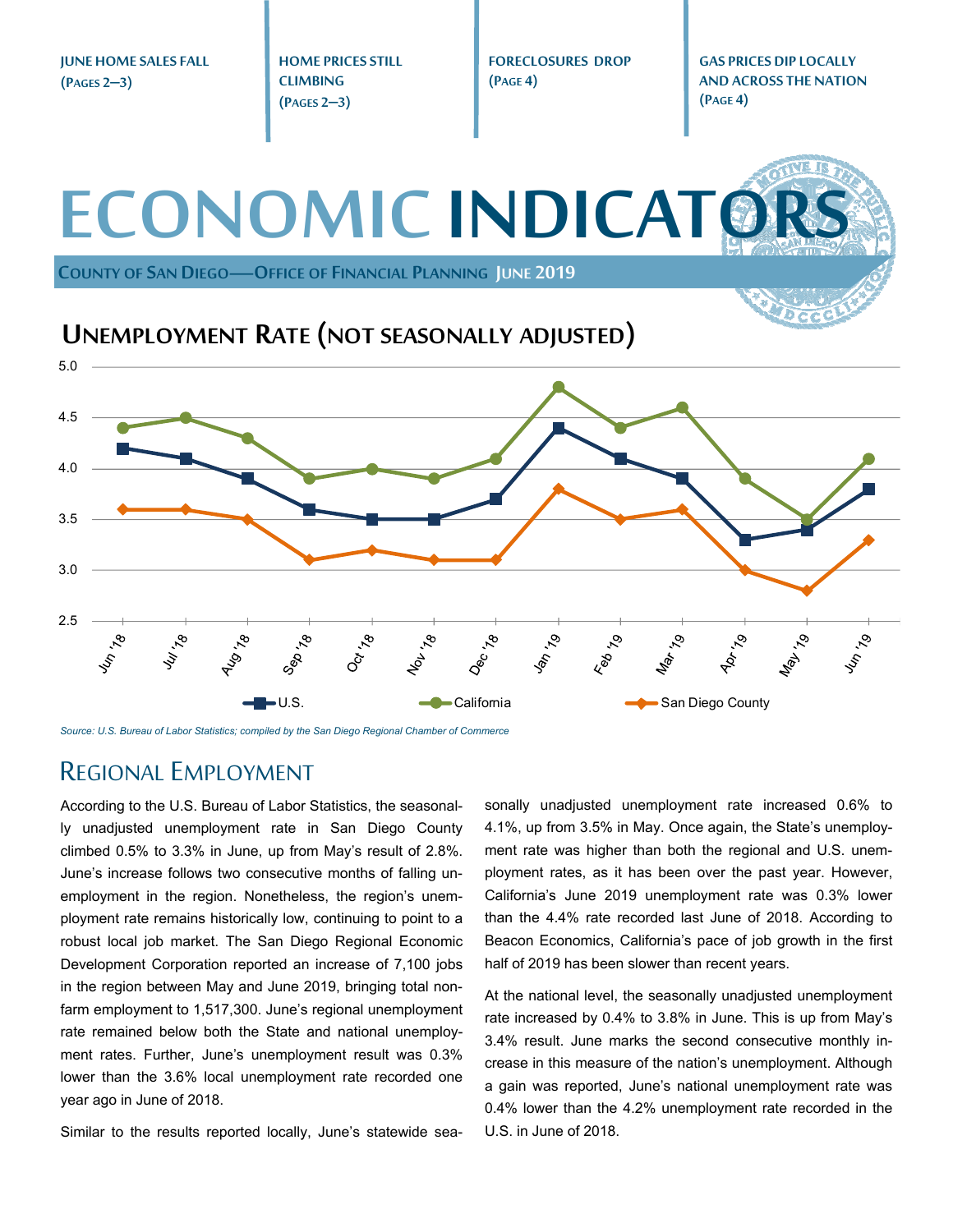## **EXISTING SINGLE FAMILY HOMESALES (SEASONALLY ADJUSTED)**



 \$68050  $40^{43}$  40 36 \$660 40 <sup>26</sup> <sup>28</sup> <sup>30</sup> <sup>31</sup> <sup>35</sup> 35 33  $29<sub>27</sub>$ termos<br>
sures<br>
formations<br>
formations<br>
formations<br>
formations<br>
formations<br>
formations<br>
formations<br>
formations<br>
formations<br>
formations<br>
formations<br>
formations<br>
formations<br>
formations<br>
formations<br>
formations<br>
formations<br>
for Thousands \$640 30 20 10 \$600  $\Omega$  \$580 حب جو محب حب جو المجمع المعرض المجمع المجمع المجمع المجمع المجمع المجمع المجمع المجمع المجمع المجمع المجمع المجمع المجمع المجمع المجمع المجمع المجمع المجمع المجمع المجمع المجمع المجمع المجمع المجمع المجمع المجمع المجمع ال Dec. 199 1917.79 Octrigo **Ashira**  $\mathfrak{S}$ LA, **May** 

**MEDIAN PRICE OF EXISTING SINGLE FAMILY HOME**



# HOUSING MARKET: EXISTING SINGLE FAMILY HOMES

**AVERAGE NUMBER OF DAYS ON MARKET EXISTING SINGLE FAMILY HOME SALES**

In June, the region's housing market reported 1,880 existing single family homes sold, a decrease of 13.6% from the 2,176 homes sold in May and marking the first monthly drop in single family home sales following four consecutive monthly gains. Sales in this market sector were below the prior year's results, at 16.3% less than the 2,247 single family homes sold in June of 2018.

On average, single family homes in the region were on the market for 27 days in June, a decrease of 2 days from May's 29-day result. June's average market time was an increase of 1 day from the 26-day market time seen in June of 2018.

June 2019's median price of an existing detached single family home grew 2.4% to \$674,900. June's increase in median price is the fifth consecutive month-over-month increase reported in the region, up from May's median price of \$659,000. June's reported median price increased 3.2% compared to one year ago in June of 2018 when the median price was \$654,000.

Notable in June was the slowdown in sales activity in the region's single family home sector, although single family home prices continued to report gains.

**PAGE** 

**UNE 2019**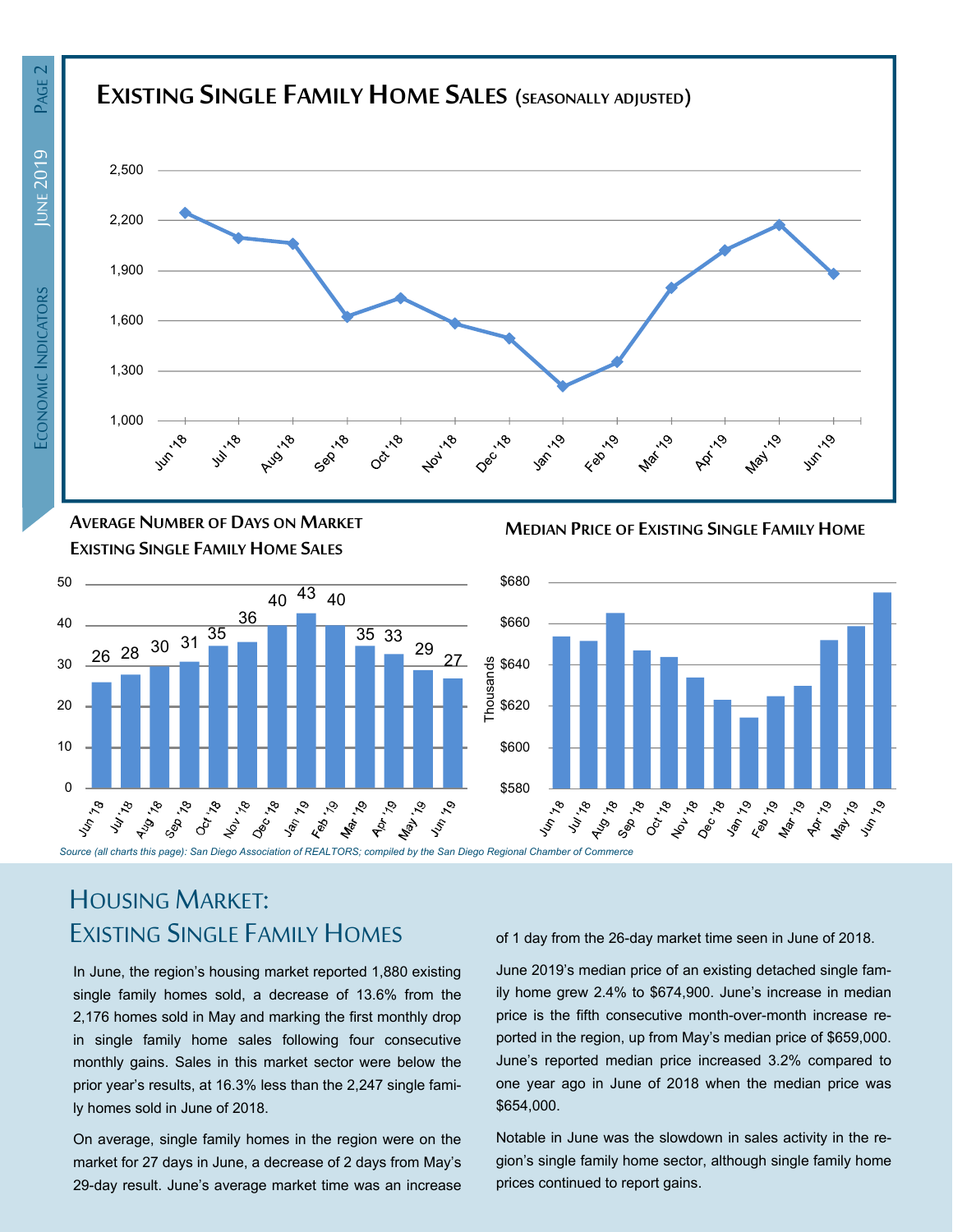

**MEDIAN PRICE OF EXISTING ATTACHED HOME AVERAGE NUMBER OF DAYS ON MARKET EXISTING ATTACHED HOME SALES**



# HOUSING MARKET: EXISTING ATTACHED HOMES

The number of existing attached homes sold in San Diego County in June fell 16.2% to 939, down from the 1,121 existing attached homes sold in May. June's decline in sales of attached homes marks the first decrease following four consecutive month-over-month increases in this market sector. June's results were down 19.9% from the 1,172 attached homes sold one year ago in June of 2018.

On average, existing attached homes sold in San Diego County in June were on the market for longer than 1 month at 32 days, marking a 5-day increase from the 27-day market time seen in May. June's results were 9 days greater than the 23-day average market time seen one year ago in June of 2018.

In June, the median price of an existing attached home in the region grew 3.5% to \$445,000, up from May's median price of \$430,000. June's median price for attached homes was up 4.8% compared to the median price of \$424,500 reported one year ago in June of 2018.

Similar to the single family home sector, June's results reported a significant drop in sales in the region's attached home sector, although prices continued to climb.